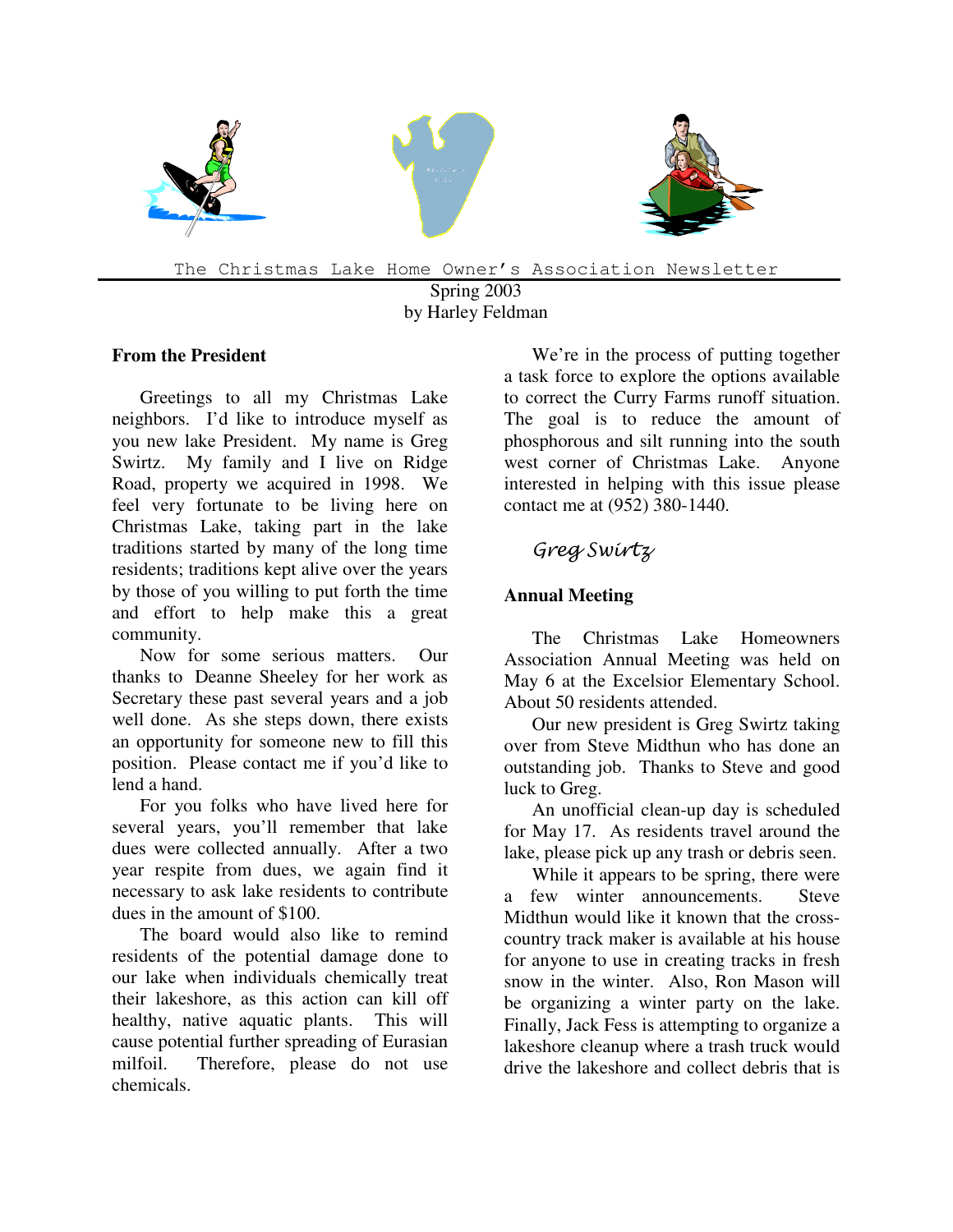too difficult to move up the hills. Please call Jack if you have an interest in this service.

Fred Bruno will be looking at the public landing this spring to determine if it needs repair from the past few low water summers.

Jack Fess is willing to put on a boat and lake safety clinic for kids on a Saturday morning. Please call Jack if you have kids and are interested. A new law this year requires wake boarders to wear ski vests. Also, remember the 300 feet from shore rule for the operation of jet skis.

If anyone on the lake notices illegal or abusive behavior, they should call 911. Even though this is an emergency number, the Hennepin County water patrol suggests reporting problems this way. Since there are a small number of officers, they may not always be able to respond. However, getting a boat license or other evidence and passing the information along will aid in finding the perpetrators.

A goose round-up will be held in early June by Dr. Tim Cooper, the only person in the state who is DNR sanctioned for goose removal. The young geese at that time will not have imprinted as to where they were born – the spot they return three years later to breed. Dr. Cooper will transport the geese to Iowa where they have been requested. After the next three years of the round-up, there should be significantly less geese on the lake. Thanks to Ron Zenk and friends who are financing this project.

Maureen Bruce talked about the Christmas Lake book and brought a video of some of the pictures from the book – they are quite impressive. Due to a production cost savings of \$20,000 by having the books printed in Hong Kong, copies of the book will be available for \$175. Please call Maureen if interested. Maureen is also attempting to put together a tour of older Christmas Lake home in the June timeframe.

Dennis Jabs will be hosting a clinic for kids on the lake and their friends. It will be

held on six Thursdays this summer from 2:30 until 5:30 pm. The clinic will include lessons in skiing and driving a boat. Near the end of the summer, a morning ski technique clinic will be hosted by Christy Overton. Please talk to Dennis if interested.

The big issue that is still with us is Eurasian Milfoil. It continues to expand from the south end of the lake. There are two major issues that the association board is addressing in order to control the milfoil growth - restriction of nutrient to the lake and removal of the milfoil.

The nutrient flow is the worst in the south corner of the lake due to runoff from Curry Farms. After many years of discussion, Mr. Bowen is interested in allowing the association to rip-rap the creek from Curry Farms to prevent erosion and slow the addition of nutrient to the lake via the creek. The estimate to fix the creek is \$50,000-65,000 for dredging and rip-rap. Since this is a major source of nutrient to the lake, the board will be addressing this issue shortly.

Steve Mikomas from Blue Water Science gave an update on milfoil and Christmas Lake. The good news is that the lake water clarity is holding and is slightly better than 15 years ago.

The board considered two methods to limit the growth of milfoil; chemical treatment and harvesting. Chemical treatments in the past have not worked, in fact, just the opposite has occurred. Where the lake has been treated, the plants, including milfoil, have grown back even thicker than before. This is due to the fact that nitrogen is the nutrient which enhances Eurasian milfoil growth. The plants that die from the chemical treatment fall to the bottom, decay, and provide additional nitrogen for enhanced milfoil growth. All residents should understand that spraying the lake is counter-productive to the health of the lake. The board strongly recommends